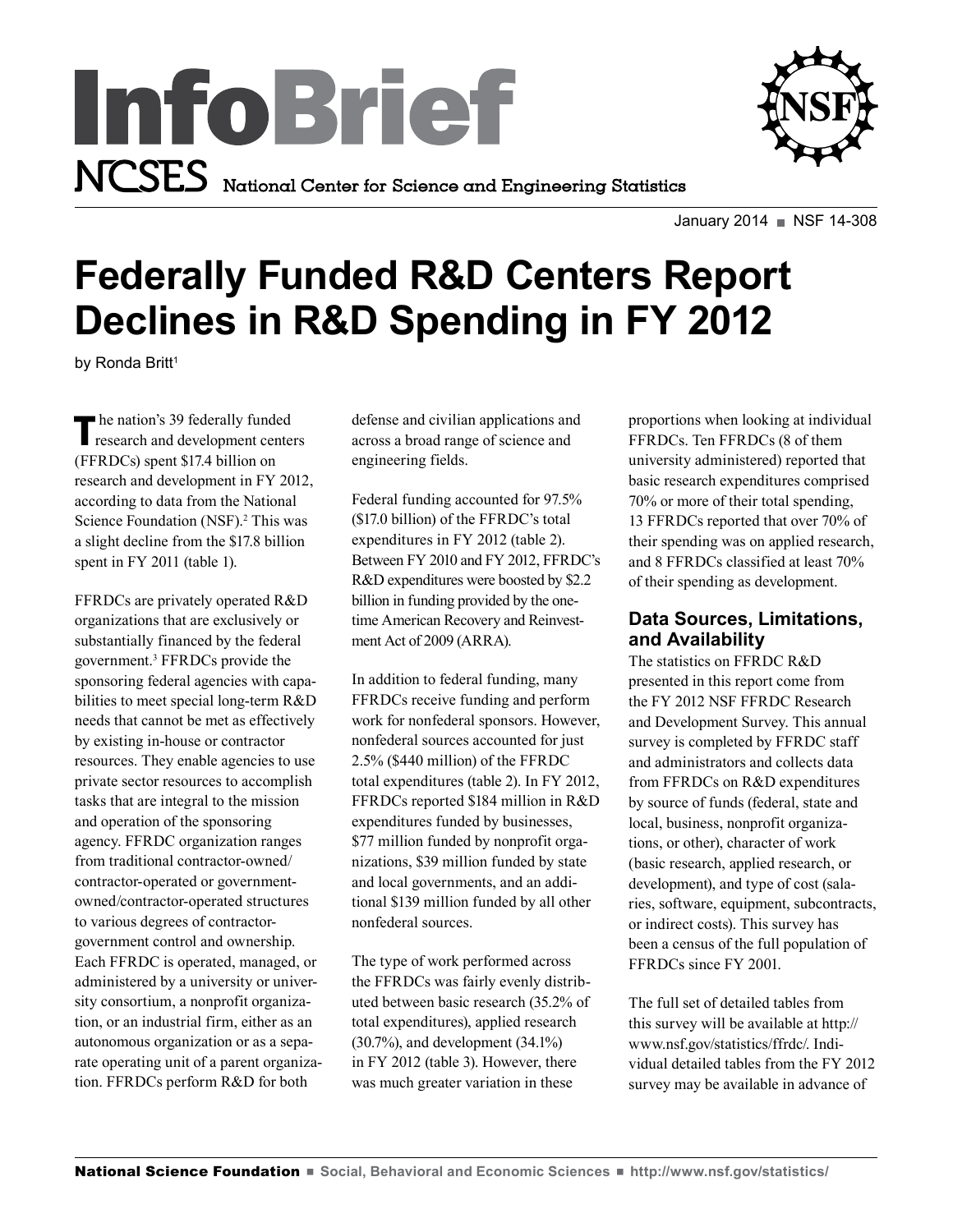|                                                           | 2010                 |              | 2011 <sup>a</sup><br>Funded by ARRA |            |         | 2012           |            |              |         |
|-----------------------------------------------------------|----------------------|--------------|-------------------------------------|------------|---------|----------------|------------|--------------|---------|
|                                                           | Funded by ARRA       |              |                                     |            |         | Funded by ARRA |            |              |         |
| <b>FFRDC</b>                                              | Total                | Amount       | Percent                             | Total      | Amount  | Percent        | Total      | Amount       | Percent |
| All FFRDCs                                                | 18,044,105 1,048,028 |              | 5.8                                 | 17,808,614 | 771,602 | 4.3            | 17,446,036 | 352,251      | 2.0     |
| Aerospace FFRDC                                           | 44,149               | $\mathbf 0$  | 0.0                                 | 45,827     | 0       | 0.0            | 39,746     | 0            | 0.0     |
| Ames Lab.                                                 | 30,836               | 30           | 0.1                                 | 32,442     | 311     | 1.0            | 33,853     | 257          | 0.8     |
| Argonne National Lab.                                     | 650,504              | 77,017       | 11.8                                | 710,435    | 70,627  | 9.9            | 679,387    | 27,426       | 4.0     |
| Arroyo Ctr.                                               | 28,647               | $\mathbf{0}$ | 0.0                                 | 32,180     | 0       | 0.0            | 31,278     | $\mathbf{0}$ | 0.0     |
| Brookhaven National Lab.                                  | 535,546              | 49,712       | 9.3                                 | 526,571    | 98,108  | 18.6           | 516,921    | 5,656        | 1.1     |
| Ctr. for Advanced Aviation System Development             | 149,686              | $\pmb{0}$    | 0.0                                 | 165,645    | 0       | 0.0            | 159,311    | $\mathbf 0$  | 0.0     |
| Ctr. for Communications and Computing                     | 71,927               | $\mathbf 0$  | 0.0                                 | 72,600     | 0       | 0.0            | 62,600     | $\mathbf 0$  | 0.0     |
| Ctr. for Enterprise Modernization                         | 170,460              | 401          | 0.2                                 | 187,785    | 2,783   | 1.5            | 226,539    | 928          | 0.4     |
| Ctr. for Naval Analyses                                   | 109,068              | 0            | 0.0                                 | 85,165     | 0       | 0.0            | 91,628     | $\mathbf{0}$ | 0.0     |
| Ctr. for Nuclear Waste Regulatory Analyses                | 15,346               | $\mathbf{0}$ | 0.0                                 | 16,377     | 0       | 0.0            | 13,147     | $\mathbf{0}$ | 0.0     |
| Fermi National Accelerator Lab.                           | 402.658              | 19.474       | 4.8                                 | 420,119    | 26.042  | 6.2            | 412,438    | 23,982       | 5.8     |
| Frederick National Lab. for Cancer Research               | 643,935              | 183,335      | 28.5                                | 431,600    | 0       | 0.0            | 430,100    | $\mathbf 0$  | 0.0     |
| Homeland Security Studies and Analysis Institute          | 33,402               | 0            | 0.0                                 | 36,870     | 0       | 0.0            | 30,213     | $\mathbf{0}$ | 0.0     |
| Homeland Security Systems Engineering and                 |                      |              |                                     |            |         |                |            |              |         |
| Development Institute                                     | 58,715               | $\mathbf 0$  | 0.0                                 | 85,154     | 0       | 0.0            | 77,159     | $\mathbf 0$  | 0.0     |
| ID National Lab.                                          | 478,356              | 3,536        | 0.7                                 | 425,072    | 4,363   | 1.0            | 536,399    | 5,653        | 1.1     |
| Jet Propulsion Lab.                                       | 1,640,341            | 101,205      | 6.2                                 | 1,543,969  | 24,543  | 1.6            | 1,493,613  | 3,746        | 0.3     |
| Judiciary Engineering and Modernization Ctr. <sup>b</sup> | na                   | na           | na                                  | 4,650      | 0       | 0.0            | 5,309      | 0            | 0.0     |
| Lawrence Berkeley National Lab.                           | 759,381              | 80,399       | 10.6                                | 788,386    | 89,212  | 11.3           | 767,554    | 55,262       | 7.2     |
| Lawrence Livermore National Lab.                          | 1,370,747            | 3,624        | 0.3                                 | 1,424,993  | 6,237   | 0.4            | 1,353,454  | 6,170        | 0.5     |
| Lincoln Lab.                                              | 789,502              | <b>NA</b>    | <b>NA</b>                           | 822,358    | 0       | 0.0            | 873,104    | 272          | 0.0     |
| Los Alamos National Lab.                                  | 2,505,913            | 139,376      | 5.6                                 | 2,307,197  | 101,814 | 4.4            | 2,056,878  | 13,663       | 0.7     |
| National Astronomy and lonosphere Ctr. <sup>c</sup>       | 13,203               | 0            | 0.0                                 | 14,317     | 0       | 0.0            | na         | na           | na      |
| National Biodefense Analysis and Countermeasures Ctr.     | 50,058               | $\mathbf 0$  | 0.0                                 | 41,786     | 0       | 0.0            | 31,201     | $\mathbf 0$  | 0.0     |
| National Ctr. for Atmospheric Research                    | 220,328              | 464          | 0.2                                 | 198,231    | 143     | 0.1            | 169,743    | 132          | 0.1     |
| National Defense Research Institute                       | 51,652               | $\mathbf 0$  | 0.0                                 | 46,330     | 0       | 0.0            | 53,832     | $\mathbf{0}$ | 0.0     |
| National Optical Astronomy Observatories                  | 57,145               | 9,125        | 16.0                                | 47,889     | 56      | 0.1            | 46,557     | 2,216        | 4.8     |
| National Radio Astronomy Observatory                      | 137,607              | 2,539        | 1.8                                 | 81,305     | 2,461   | 3.0            | 79,168     | 886          | 1.1     |
| National Renewable Energy Lab.                            | 326,652              | 36,383       | 11.1                                | 386,539    | 44,063  | 11.4           | 398,873    | 26,984       | 6.8     |
| National Security Engineering Ctr.                        | 925,027              | $\mathbf 0$  | 0.0                                 | 941,187    | 0       | 0.0            | 946,737    | $\mathbf 0$  | 0.0     |
| Oak Ridge National Lab.                                   | 1,538,412            | 134,856      | 8.8                                 | 1,558,073  | 88,611  | 5.7            | 1,553,460  | 95,600       | 6.2     |
| Pacific Northwest National Lab.                           | 1,116,648            | 112,870      | 10.1                                | 1,095,923  | 115,508 | 10.5           | 1,033,768  | 59,750       | 5.8     |
| Princeton Plasma Physics Lab.                             | 83,932               | 6,132        | 7.3                                 | 84,863     | 4,711   | 5.6            | 81,389     | 778          | 1.0     |
| Project Air Force                                         | 43,957               | 0            | 0.0                                 | 44,171     | 0       | 0.0            | 41,031     | $\mathbf{0}$ | 0.0     |
| Sandia National Labs.                                     | 2,157,022            | 14,073       | 0.7                                 | 2,277,166  | 12,008  | 0.5            | 2,293,307  | 5,056        | 0.2     |
| Savannah River National Lab.                              | 127,160              | 17,175       | 13.5                                | 134,530    | 9,961   | 7.4            | 132,357    | 2,158        | 1.6     |
| Science and Technology Policy Institute                   | 6,000                | 0            | 0.0                                 | 8,700      | 0       | 0.0            | 7,547      | 0            | 0.0     |
| <b>SLAC National Accelerator Lab.</b>                     | 354,393              | 32,796       | 9.3                                 | 327,716    | 46,520  | 14.2           | 329,747    | 8,564        | 2.6     |
| Software Engineering Institute                            | 99,334               | 12           | 0.0                                 | 107,837    | 26      | 0.0            | 113,371    | 65           | 0.1     |

| TABLE 1. Total and ARRA-funded R&D expenditures at federally funded research and development centers, by FFRDC: FYs 2010–12 |
|-----------------------------------------------------------------------------------------------------------------------------|
| (Dollars in thousands)                                                                                                      |

na = not applicable; NA = not available.

ARRA = American Recovery and Reinvestment Act of 2009; FFRDC = federally funded research and development center.

<sup>a</sup> R&D expenditures decreased in FY 2011 due to removal of expenditures for capital projects. Beginning with the FY 2011 survey, R&D expenditures do not include capital projects. In previous years, some FFRDCs included capital expenditures in their R&D totals. Previous years include an unknown amount of capital expenditures, estimated to be less than \$500 million per year.

Studies and Analyses Ctr. 2000 156,000 0 0.0 156,200 0 0.0 149,150 0 0.0 Thomas Jefferson National Accelerator Facility 90,456 23,494 26.0 90,456 23,494 26.0 94,167 7,047 7.5

<sup>b</sup> On 2 September 2010, the Judiciary Engineering and Modernization Center was created.

 $\textdegree$  On 1 October 2011, the National Astronomy and lonosphere Center was decertified as an FFRDC.

SOURCE: National Science Foundation, National Center for Science and Engineering Statistics, FFRDC Research and Development Survey.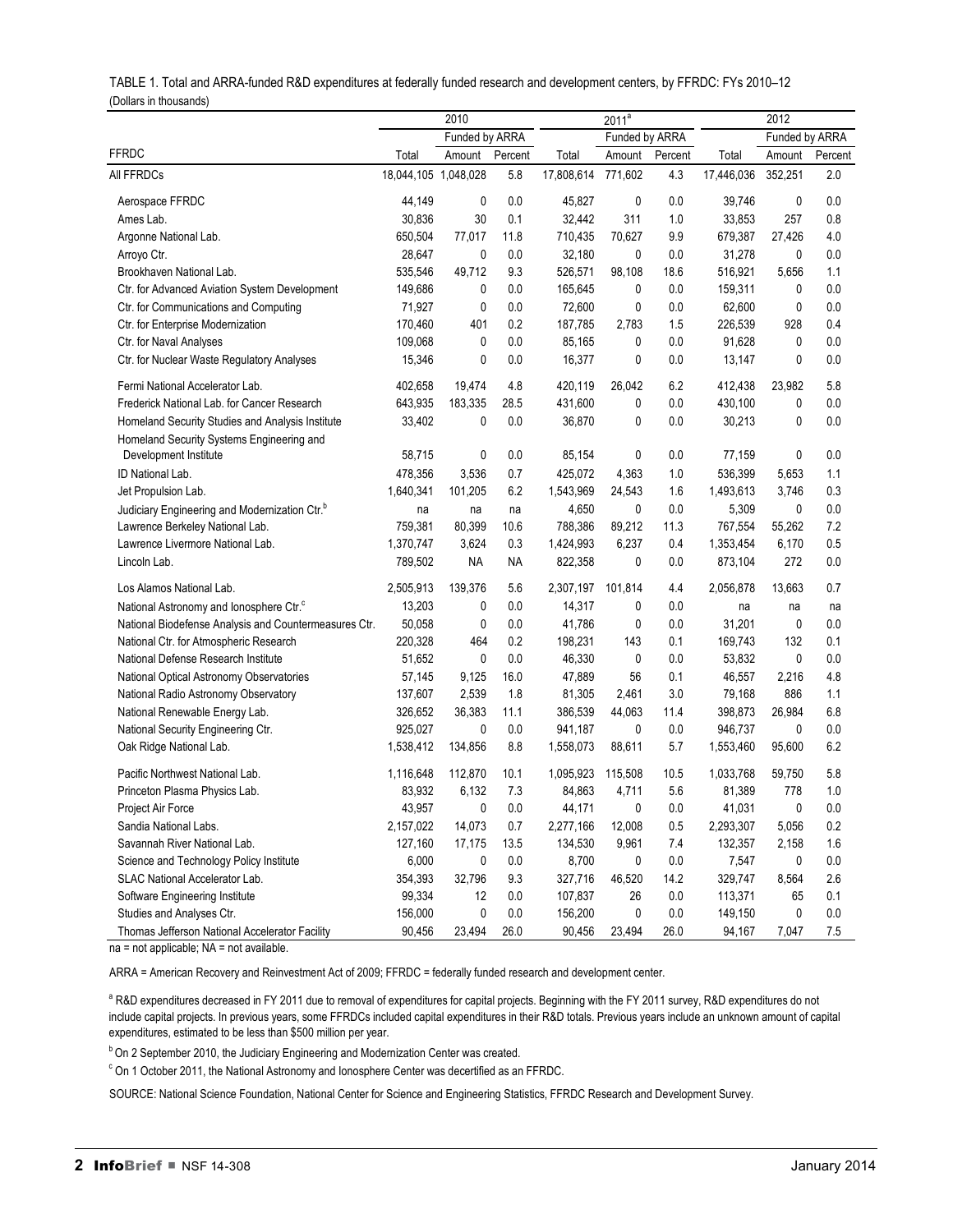#### TABLE 2. R&D expenditures at federally funded research and development centers, by source of funds: FY 2012

(Dollars in thousands)

| <u>5011a10 111 a10a0a11a07</u> |            |  |  |  |
|--------------------------------|------------|--|--|--|
| Source of funds                | All FFRDCs |  |  |  |
| All R&D expenditures           | 17,446,036 |  |  |  |
| Federal government             | 17,006,331 |  |  |  |
| State and local government     | 39.428     |  |  |  |
| <b>Business</b>                | 184.244    |  |  |  |
| Nonprofit organizations        | 77.120     |  |  |  |
| All other sources              | 138.913    |  |  |  |

FFRDC = federally funded research and development center.

SOURCE: National Science Foundation, National Center for Science and Engineering Statistics, FFRDC Research and Development Survey, FY 2012.

publication of the full report. For further information, please contact the author.

### **Notes**

1. Ronda Britt, Research and Development Statistics Program, National Center for Science and Engineering Statistics, National Science Foundation, 4201 Wilson Boulevard, Suite 965, Arlington, VA 22230 (rbritt@nsf.gov; 703-292-7765).

2. The number of FFRDCs decreased from 40 to 39 in FY 2012 due to the decertification of the National Astronomy and Ionosphere Center

located in Arecibo Puerto Rico on 1 October 2011.

3. For a description of the federal guidelines and definitions governing FFRDCs, see the "General Notes" section of the NSF's Master Government List of FFRDCs at http://www. nsf.gov/statistics/ffrdclist/gennotes. cfm. Current and previous Master Government Lists of FFRDCs are accessible at http://www.nsf.gov/ statistics/ffrdclist/. The FFRDCs surveyed here include those in existence prior to October 2011, the beginning of fiscal year 2012.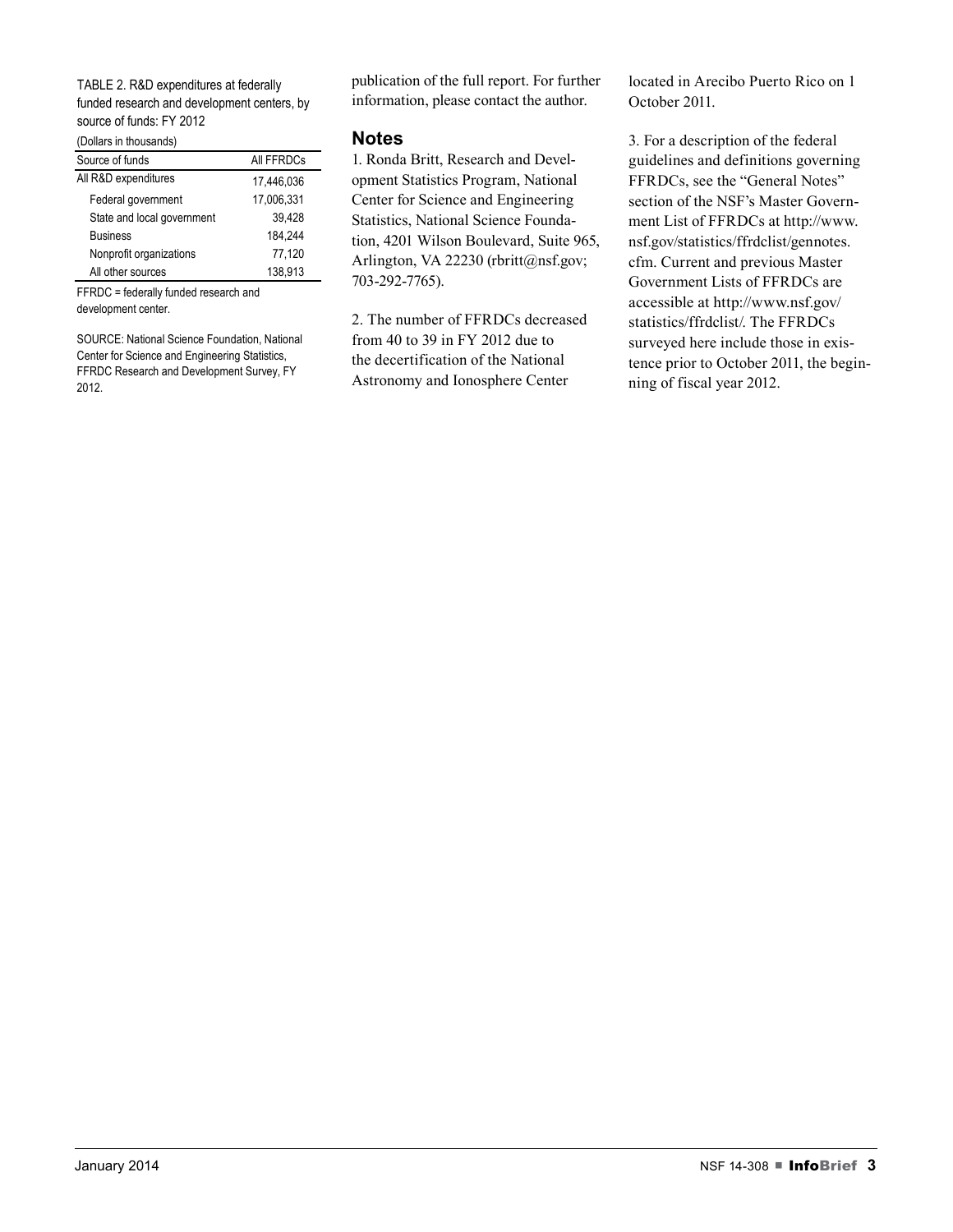|                                                       |                    |                         | All R&D                         | Basic<br>research<br>$(\%)$ | Applied            |                    |
|-------------------------------------------------------|--------------------|-------------------------|---------------------------------|-----------------------------|--------------------|--------------------|
| <b>FFRDC</b>                                          | Sponsor            | Location                | expenditures<br>(US\$thousands) |                             | research<br>$(\%)$ | Development<br>(%) |
| All FFRDCs                                            |                    |                         | 17,446,036                      | 35.2                        | 30.7               | 34.1               |
| University administered                               |                    |                         | 5,174,091                       | 41.7                        | 26.8               | 31.5               |
| Ames Lab.                                             | <b>DOE</b>         | Ames, IA                | 33,853                          | 70.6                        | 25.6               | 3.7                |
| Argonne National Lab.                                 | <b>DOE</b>         | Argonne, IL             | 679,387                         | 44.9                        | 27.1               | 28.0               |
| Fermi National Accelerator Lab.                       | <b>DOE</b>         | Batavia, IL             | 412,438                         | 100.0                       | 0.0                | 0.0                |
| Jet Propulsion Lab.                                   | <b>NASA</b>        | Pasadena, CA            | 1,493,613                       | 10.0                        | 10.0               | 80.0               |
| Lawrence Berkeley National Lab.                       | <b>DOE</b>         | Berkeley, CA            | 767,554                         | 73.3                        | 26.6               | 0.1                |
| Lincoln Lab.                                          | DOD, OSD           | Lexington, MA           | 873,104                         | 0.0                         | 90.7               | 9.3                |
| National Ctr. for Atmospheric Research                | <b>NSF</b>         | Boulder, CO             | 169,743                         | 49.1                        | 16.4               | 34.5               |
| National Optical Astronomy Observatories              | <b>NSF</b>         | Tucson, AZ              | 46,557                          | 100.0                       | 0.0                | 0.0                |
| National Radio Astronomy Observatory                  | <b>NSF</b>         | Charlottesville, VA     | 79,168                          | 90.3                        | 6.4                | 3.4                |
| Princeton Plasma Physics Lab.                         | <b>DOE</b>         | Princeton, NJ           | 81,389                          | 100.0                       | 0.0                | 0.0                |
| SLAC National Accelerator Lab.                        | <b>DOE</b>         | Stanford, CA            | 329,747                         | 100.0                       | 0.0                | 0.0                |
| Software Engineering Institute                        | DOD, OSD           | Pittsburgh, PA          | 113,371                         | 0.0                         | 13.2               | 86.8               |
| Thomas Jefferson National Accelerator Facility        | <b>DOE</b>         | Newport News, VA        | 94,167                          | 100.0                       | 0.0                | 0.0                |
| Nonprofit administered                                |                    |                         | 5,464,141                       | 28.1                        | 29.1               | 42.9               |
| Aerospace FFRDC                                       | DOD, Air Force     | El Segundo, CA          | 39,746                          | 6.7                         | 76.5               | 16.9               |
| Arroyo Ctr.                                           | DOD, Army          | Santa Monica, CA        | 31,278                          | 0.0                         | 100.0              | 0.0                |
| Brookhaven National Lab.                              | <b>DOE</b>         | Upton, NY               | 516,921                         | 77.8                        | 10.0               | 12.2               |
| Ctr. for Advanced Aviation System Development         | DOT, FAA           | McLean, VA              | 159,311                         | 0.0                         | 5.1                | 94.9               |
| Ctr. for Communications and Computing                 | DOD, NSA/CSS       | Alexandria, VA          | 62,600                          | 25.0                        | 50.0               | 25.0               |
| Ctr. for Enterprise Modernization                     | Treasury (IRS), VA | McLean, VA              | 226,539                         | 0.0                         | 5.5                | 94.5               |
| Ctr. for Naval Analyses                               | DOD, Navy          | Alexandria, VA          | 91,628                          | 0.0                         | 100.0              | 0.0                |
| Ctr. for Nuclear Waste Regulatory Analyses            | <b>NRC</b>         | San Antonio, TX         | 13,147                          | 0.0                         | 100.0              | 0.0                |
| Homeland Security Studies and Analysis Institute      | <b>DHS</b>         | Arlington, VA           | 30,213                          | 0.0                         | 100.0              | 0.0                |
| Homeland Security Systems Engineering and             |                    |                         |                                 |                             |                    |                    |
| Development Institute                                 | <b>DHS</b>         | McLean, VA              | 77,159                          | 0.0                         | 2.4                | 97.6               |
| National Biodefense Analysis and Countermeasures Ctr. | <b>DHS</b>         | Frederick, MD           | 31,201                          | 0.0                         | 100.0              | 0.0                |
| National Defense Research Institute                   | DOD, OSD           | Santa Monica, CA        | 53,832                          | 0.0                         | 100.0              | 0.0                |
| National Renewable Energy Lab.                        | <b>DOE</b>         | Golden, CO              | 398,873                         | 4.3                         | 19.4               | 76.3               |
| National Security Engineering Ctr.                    | DOD, OSD           | Bedford, MA; McLean, VA | 946,737                         | 0.0                         | 5.2                | 94.8               |
| Oak Ridge National Lab.                               | <b>DOE</b>         | Oak Ridge, TN           | 1,553,460                       | 55.6                        | 44.4               | 0.0                |
| Pacific Northwest National Lab.                       | <b>DOE</b>         | Richland, WA            | 1,033,768                       | 22.4                        | 18.2               | 59.5               |
| Project Air Force                                     | DOD, Air Force     | Santa Monica, CA        | 41,031                          | 0.0                         | 100.0              | 0.0                |
| Science and Technology Policy Institute               | <b>NSF</b>         | Washington, DC          | 7,547                           | 0.0                         | 100.0              | 0.0                |
| Studies and Analyses Ctr.                             | DOD, OSD           | Alexandria, VA          | 149,150                         | 0.0                         | 100.0              | 0.0                |
| Industry administered                                 |                    |                         | 6,807,804                       | 35.9                        | 35.1               | 29.0               |
| Frederick National Lab. for Cancer Research           | <b>NIH</b>         | Frederick, MD           | 430,100                         | 11.1                        | 88.9               | 0.0                |
| ID National Lab.                                      | <b>DOE</b>         | Idaho Falls, ID         | 536,399                         | 6.0                         | 51.0               | 43.0               |
| Judiciary Engineering and Modernization Ctr.          | U.S. Courts        | McLean, VA              | 5,309                           | 0.0                         | 5.6                | 94.4               |
| Lawrence Livermore National Lab.                      | <b>DOE</b>         | Livermore, CA           | 1,353,454                       | 12.3                        | 74.3               | 13.4               |
| Los Alamos National Lab.                              | DOE                | Los Alamos, NM          | 2,056,878                       | 100.0                       | 0.0                | 0.0                |
| Sandia National Labs.                                 | DOE                | Albuquerque, NM         | 2,293,307                       | 5.9                         | 28.7               | 65.4               |
| Savannah River National Lab.                          | DOE                | Aiken, SC               | 132,357                         | 5.0                         | $50.0\,$           | 45.0               |

DOD = Department of Defense; DOE = Department of Energy; DHS = Department of Homeland Security; DOT = Department of Transportation; FAA = Federal Aviation Administration; FFRDC = federally funded research and development center; IRS = Internal Revenue Service; NASA = National Aeronautics and Space Administration; NIH = National Institutes of Health; NRC = Nuclear Regulatory Commission; NSA/CSS = National Security Agency/Central Security Service; NSF = National Science Foundation; OSD = Office of the Secretary of Defense; VA = Department of Veterans Affairs.

SOURCE: National Science Foundation, National Center for Science and Engineering Statistics, FFRDC Research and Development Survey, FY 2012.